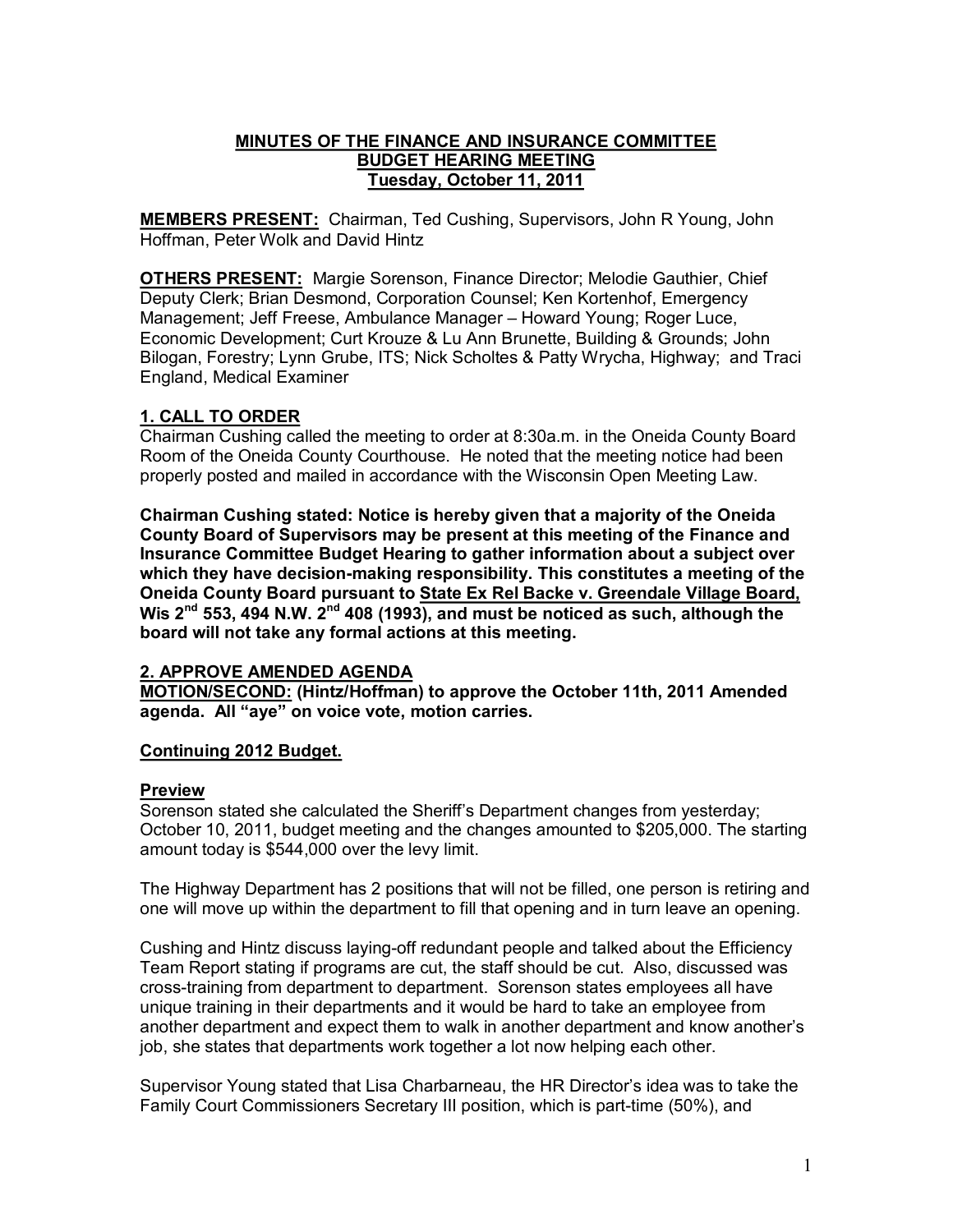eliminate this position; put the Court Commissioner in Social Services and the secretaries at Social Services would perform the typing for the court commissioner's office. This move would save overall \$22,025.58. Also discussed was departmental consolidation within the County. No action was taken at this time.

#### **9:00 a.m. Corporation Counsel – Brian Desmond**

Brian Desmond stated they are pretty much on the mark with their budget to what they will need in 2012. A question came up on Desmond charging out his time for other departments. Desmond states this is a bad idea due to the fact departments will try to be their own counsel to save money within their budget and this could cause trouble.

Discussion took place on reducing the budgeted amount for the secretary position that will be filled at a starting wage and benefits instead of what is budged for the 2012 Corporation Counsel budget.

**MOTION/SECOND: (Cushing/Hoffman) to reduce account (511102) wage under Corporation Counsel Secretary by \$6,000. All "aye" on voice vote, motion carries. MOTION/SECOND: (Cushing/Hoffman) to accept the Corporation Counsel Budget as amended. All "aye" on voice vote, motion carries.** 

#### **County Board**

County Board membership dues increased by \$500. Total per year is \$7,700. **MOTION: (Cushing/Hoffman) to increase (531203) membership dues by \$500 changing the 2012 budget from \$7,200 to \$7,700. All "aye" on voice vote, motion carries.** 

**Other Budgets Commissions & Committees** Per-diems went down due to consolidation of committees (\$80,000 to \$55,500 budgeted for 2012) **Central Postage Central Telephone Central Duplicating** (Central postage, telephone and duplication are all charged out to departments.) **Finance Department** (Cut \$800 in non-personnel items) **Independent Audit** (Budget is down due to an actuarial study done every 2 years.) **Cost Allocation Plan** (Indirect cost study)- all central services charged out to departments) **Central Purchasing** (25% of payroll clerk's time and what is bought and charged-out to departments.)

**MOTION/SECOND: (Cushing/Hintz) to accept the County Board Budget, Commissions & Committees, Central Postage, Central Telephone, Central Duplicating, Finance Department, Independent Audit, Cost allocation Plan and Central Purchasing Budgets as presented and forward to County Board. All "aye" on voice vote, motion carries.**

9:50 a.m. Supervisor, Denny Thompson - arrives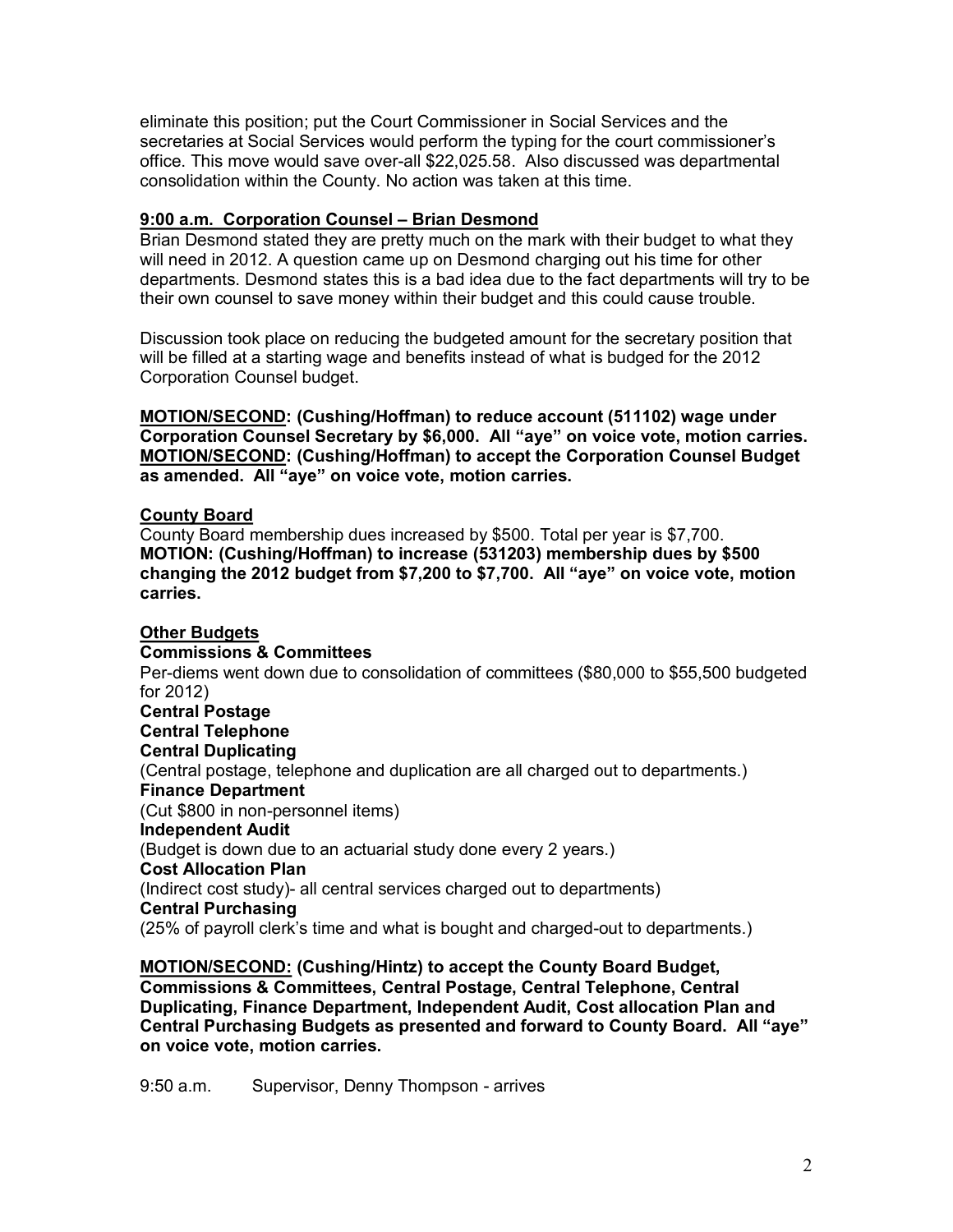### **10:00 a.m. Emergency Management – Ken Kortenhof & Jeff Freese, Ambulance Manager – Howard Young**

Kortenhof reduced (523306) Ambulance, Clinic & Hospital Services (\$39,844) from \$917,484 to \$877,640. Also he suggested allocating 25% of the director's time to the ambulance budget (\$25,000), and charging the Insurance charges to ambulance budget (\$25,000).

Kortenhof predicts that after 2012 the Ambulance budget will level off for a number of years. More discussion took place regarding reducing the budget and working together with the city. Kortenhof feels more cuts will reduce the services to the community and that a study should be done on the Ambulance Service and any merging with the city. Cushing stated he don't want to cut services, he is just looking for a better way to do it, he stated "If we do what we always do... we will get what we always got"; "maybe it should be looked at from a different angle from someone totally outside". Kortenhof states he worked hard to get a system that works and he is glad that the committee is looking at a study and not just cutting the budget arbitrarily.

**MOTION/SECOND: (Cushing/Hoffman) to decrease Emergency Manger Director budgeted amount by (\$25,000) and move it the to ambulance budget and reduce the Insurance charges (\$25,000) and move to the ambulance budget; accept the amended budget and forward to County Board. All "aye" on voice vote, motion carries.** 

# **Advertising**

**MOTION: (Cushing/Hintz) to reduce (56730) advertising (\$10,000) from \$95,000 to \$85,000. All "aye" on voice vote, motion carries.** 

### **10:30 a.m. Economic Development – Roger Luce**

Roger Luce introduced himself and stated he has completed his  $5<sup>th</sup>$  week as replacement for Jim Kumbera who retired September 7, 2011. Luce gave a background of his work experience and talked about his performance goals. He states Economic Development has an opportunity from the state to administer a multi-county revolving loan fund and he will meet with Marge Sorenson on this. The admin. dollars would become revenue dollars for Economic Development and this could lessen the burden on the County likewise. Luce states on the expense side they are down on their general Liability Insurance which needs to go up to one million dollars, any increase in the insurance will come out of the corporation's reserves to off set this. Luce went through more of the expenses and explained their software and hardware are extremely outdated and states they are looking at \$1,250 increase in the office equipment line item. He would like to update and upgrade the Economic Development website and brochures. Luce states there is a total change in their budget of \$2,752.45 over last year in which they will have to take from their reserve.

### **MOTION/SECOND: (Cushing/Wolk) to accept Economic Development's budget at the requested 2012 budget of \$85,000 as presented and forward to County Board. All "aye" on voice vote, motion carries.**

Break / Reconvene 10:50 am 11:00 a.m. Supervisor, Gary Baier arrives at 11:00 a.m.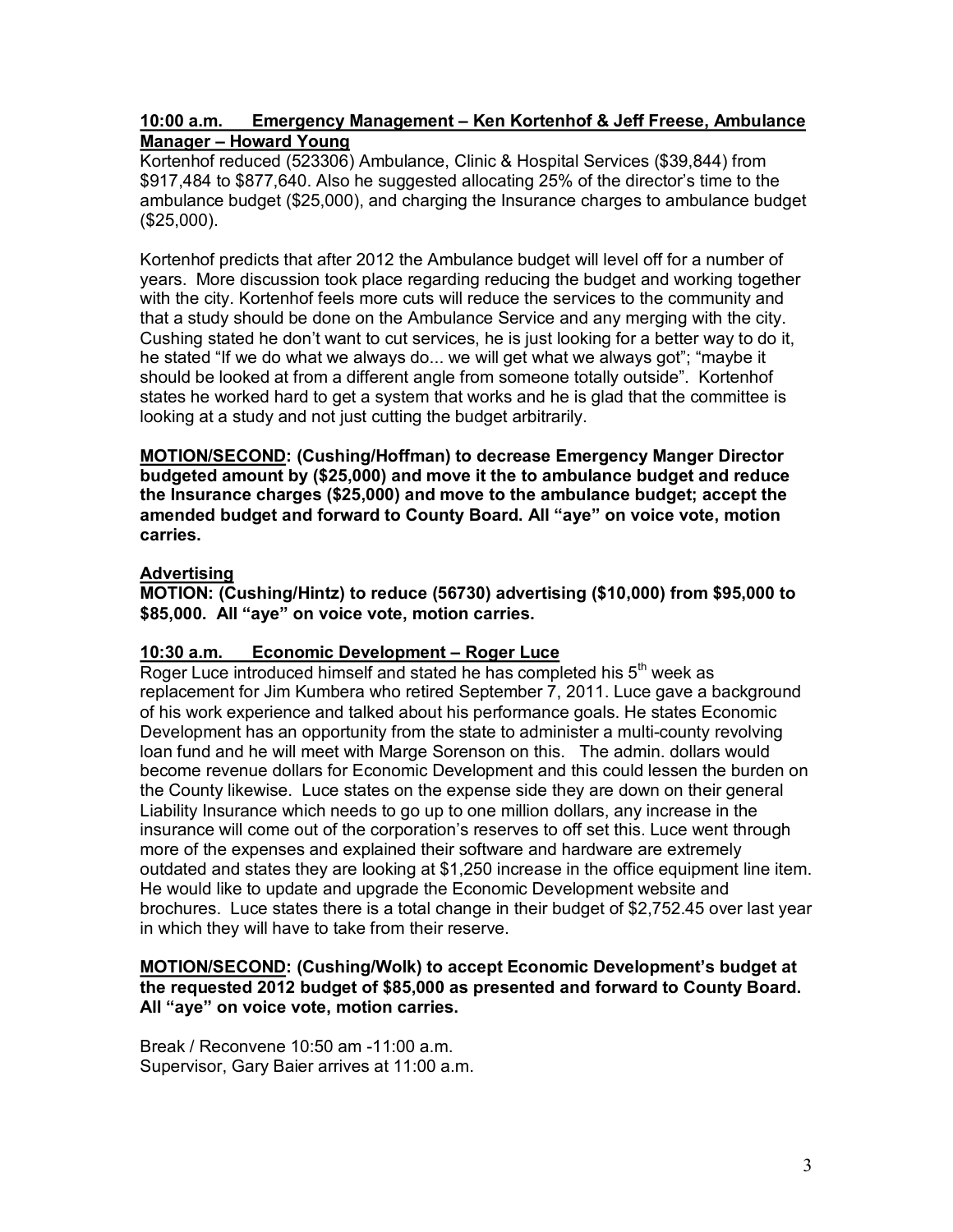# **11:00 a.m. ITS Lynn Grube**

Lynn Grube discussed what software/hardware is critical and what is not, she also explained software agreements and maintenance. Grube talked about the sheriff's office as the highest user of supplies and found the sheriff's office has cut printing to critical printing; this has saved thousands of dollars. Imaging instead of printing will save money, you can print only what you want, when you want. Cushing asked Grube if she could reduce her budget by \$41,000. Grube states she may after she meets with two venders on maintenance. Cushing asked if \$20,000 would be more like it to start with, Grube agreed she could cut \$20,000 in hardware/software maintenance.

#### **MOTION/SECOND: (Cushing/Hoffman) to reduce ITS budget by \$20,000 in hardware/software maintenance and accept ITS budget as amended and forward to County Board. All "aye" on voice vote, motion carries.**

### **11:30 a.m. Planning & Zoning Karl Jennrich & Denise Hoppe**

Karl Jennrich stated they really do not have a lot of areas to cut. Jennrich states there is a possibility of increase in revenue for 2012. Discussion took place on publications of legal notices and their costs and also on the circulation of these news papers. Committee feels there may be some overlapping in area where different newspapers are sold.

There was more discussion on the revaluing of homes during construction, septic systems notices and non-metallic mining.

#### **MOTION/SECOND: (Hintz/Cushing) to reduce p. 122 (531201) publications of legal notice by \$3000 reducing the total from \$10,000 to \$7,000, and accept Planning and Zoning Budget as amended and forward to County Board. All "aye" on voice vote, motion carries.**

Lunch 12:00 pm – Reconvene 1:00 pm

Supervisor Cushing stated that Paul Spencer, Social Services Director, said to reduce the \$38,000 for a Social Worker position.

#### **MOTION/SECOND: (Cushing/ Hoffman) to reduce the budget by a Social Worker position of \$38,000. All "aye" on voice vote, motion carries.**

### **1:30 p.m. Building & Grounds – Curt Krouze & Lu Ann Brunette**

Curt Krouze states he has a couple small changes to make for Building and Grounds and the Law Enforcement Center. Krouze states he would like to reduce the electric by \$10,500 and gas by \$4,800. For the Law Enforcement Center he would like to reduce the electric \$3,000, water and sewer \$2,500, Janitorial \$1,250 and gas \$3,000. Krouze states the reduction in the Law Enforcement Center is due to the state withdrawing their prisoners from the county. Building and Grounds also had budget changes in non personnel line items on the Courthouse, Department on Aging & Northern Advantage Job center, WPS Building and Law Enforcement Center of (\$79,000). More discussion took place on the WPS building, the Northern Advantage Job Center, U.W. Extension and the Law Enforcement Center.

**MOTION/SECOND: (Hintz/Wolk) to reduce electric (522002) by \$10,500 from \$92,000 to \$81,500; gas (522003) by \$4,800 from \$41,800 to \$37,000. P. 46 Law**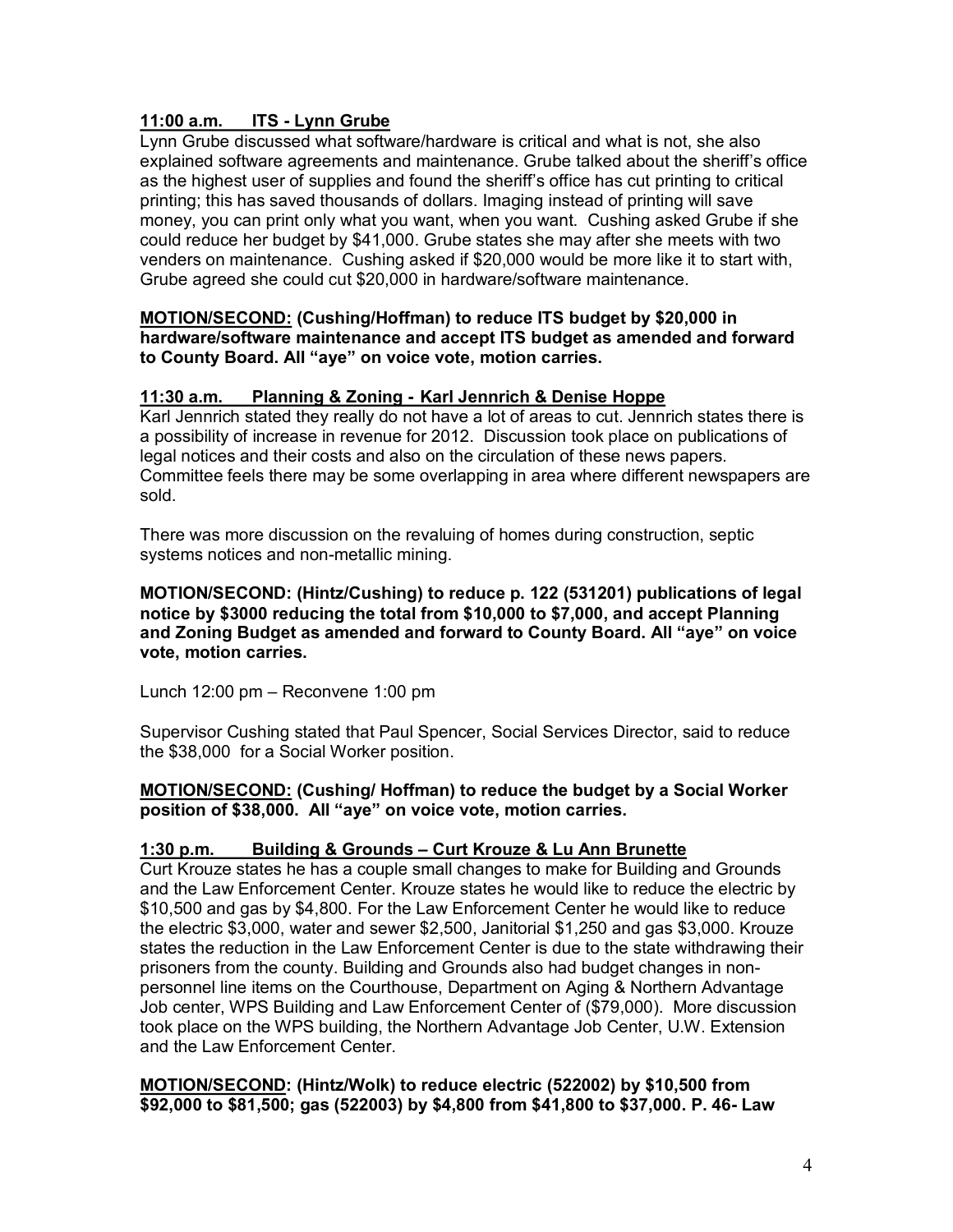**Enforce Center (522002) electric reduce \$3000 from \$135,000 to \$132,000; P. 46 (522001) water and sewer reduce by \$2,500 from \$50,000 to \$47,500. P.46 – (531404) Janitorial – reduce by \$1,250 from \$25,000 to \$23,750. P. 46 (522003) LEC – gas reduce \$3,000 from \$90,000 to \$87,000, and accept Building & Grounds Budget as amended and forward to County Board. All "aye" on voice vote, motion carries.** 

# **2:00 p.m. Forestry – John Bilogan**

Bilogan handed out information on the 2012 Forestry Department Budget and the 2012 Forest Stumpage Revenue Calculation. He started with the County Forestry account discussing the timber/stumpage sales. Bilogan explained how he calculates stumpage revenue during a particular calendar year. Weather and timber markets can influence the formula. Bilogan would like to get different species of timber sales banked and then could play the market when the need for certain wood sales are on demand. Sorensen suggested adding \$120,000 to the stumpage revenue but also adding \$20,000 to expenses for the Forestry LTE account so the net is \$100,000.

Bilogan gave a brief update on the 280 ft. snowmobile bridge on the Rainbow Flowage and addressed the mining project.

Sorenson asked Bilogan to talk about the LTE park job duties that he doesn't see a deputy doing on their shift. Bilogan stated the LTE would work late afternoon 4:00pm – 11:00pm specifically during a high use periods (summer into fall), he would check parks, campgrounds, looks for registrations, trout passes, firewood permits, enforces the ordinances, answers questions. This person would be patrolling the parks and campgrounds daily.

**MOTION/SECOND: (Young/Cushing) to increase revenues forestry stumpage \$120,000 and increase Forestry LTE \$20,000, and to accept Forestry Budget as amended and forward to County Board. All "aye" on voice vote, motion carries.** 

### **2:30 p.m. Highway – Nick Scholtes & Patti Wrycha**

Nick Scholtes will retire by the end of the year. Scholtes stated the Highway Committee feels that promoting within the department for his position will create a vacancy that if filled within eventually there would be an opening on the bottom (highway maintenance position) in which the committee has suggested eliminating that position. Also, there is a person who is retiring in December and the committee suggested elimination that position also, so there would be 2 positions eliminated in the Highway Department. Scholtes guesses that would save approximately \$130,000.

**MOTION/SECOND: (Hintz/ Wolk) to decrease the Highway Department budget by \$100,000 by eliminating 2 positions in County Highway Maintenance as of the first of the year, and to accept Highway budget as amended, and forward to County Board. All "aye" on voice vote, motion carries.** 

# **3:00 p.m. Medical Examiner – Traci England**

Traci England states the only place she has to cut is in central purchasing and this is where she buys her body bags and personal protective equipment at the end of the year. Supervisor Young asked about line (472112) Intergovernmental charges – medical examiner, stating it is at \$35,000 and wondered why we haven't raise it. England states